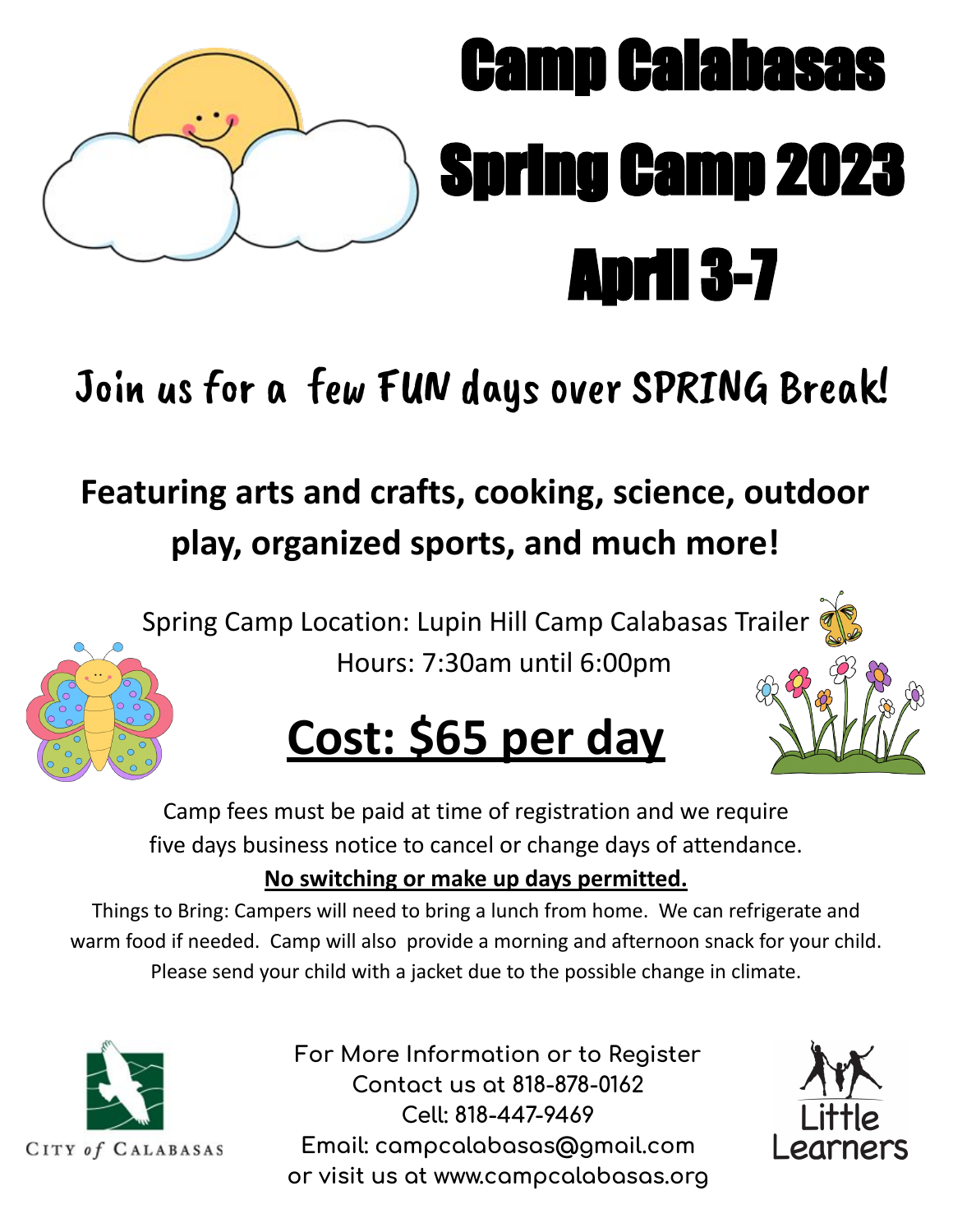#### PLEASE CHECK THE DAYS YOUR CHILD WILL BE ATTENDING SPRING CAMP 2023 April 3 4 5 6 7

|                                                                                                                 | Please list, in order of importance, who we should contact first in the event of an emergency other than the parents listed<br>above. These persons below are authorized to pick-up your child from camp. We must have written authorization for others<br>authorized to pick-up your child from camp. This includes family members and friends that we might know. |                                      |  |  |  |
|-----------------------------------------------------------------------------------------------------------------|---------------------------------------------------------------------------------------------------------------------------------------------------------------------------------------------------------------------------------------------------------------------------------------------------------------------------------------------------------------------|--------------------------------------|--|--|--|
|                                                                                                                 |                                                                                                                                                                                                                                                                                                                                                                     |                                      |  |  |  |
|                                                                                                                 |                                                                                                                                                                                                                                                                                                                                                                     |                                      |  |  |  |
|                                                                                                                 |                                                                                                                                                                                                                                                                                                                                                                     |                                      |  |  |  |
|                                                                                                                 |                                                                                                                                                                                                                                                                                                                                                                     |                                      |  |  |  |
|                                                                                                                 |                                                                                                                                                                                                                                                                                                                                                                     | <b>IMPORTANT MEDICAL INFORMATION</b> |  |  |  |
|                                                                                                                 |                                                                                                                                                                                                                                                                                                                                                                     |                                      |  |  |  |
|                                                                                                                 |                                                                                                                                                                                                                                                                                                                                                                     |                                      |  |  |  |
| Medical Plan# Management of the Medical Planet and Contract of the Medical Planet and Contract of the Medical S | Allergies                                                                                                                                                                                                                                                                                                                                                           |                                      |  |  |  |
|                                                                                                                 | Does your child have any special needs or currently taking any medication?                                                                                                                                                                                                                                                                                          |                                      |  |  |  |
|                                                                                                                 | Is your child taking any medication? If yes, please state)                                                                                                                                                                                                                                                                                                          |                                      |  |  |  |
|                                                                                                                 |                                                                                                                                                                                                                                                                                                                                                                     |                                      |  |  |  |

Other Important Information

The undersigned hereby agrees to defend, indemnify, and hold harmless the City of Calabasas, Little Learners LLc, and its officers,employees and agents against any loss, liability charges and expenses (including attorneys' fees) and costs which may arise by reason of participation in any program. (The City and Little Learners do not provide accidents, medical, liability, workers' compensation insurance for program participants). As parent/guardian, I hereby consent to emergency treatment of my minor child as a result of accident or injury. I further agree to pay any and all costs incurred as a result of said treatment. I agree to carefully inspect and satisfy for me that the facilities provided are reasonably safe for their use. Once having conducted the inspection, I agree to expressly assume the risk of participating at the premises. I understand the City retains the right to use photos taken during activities for public purposes.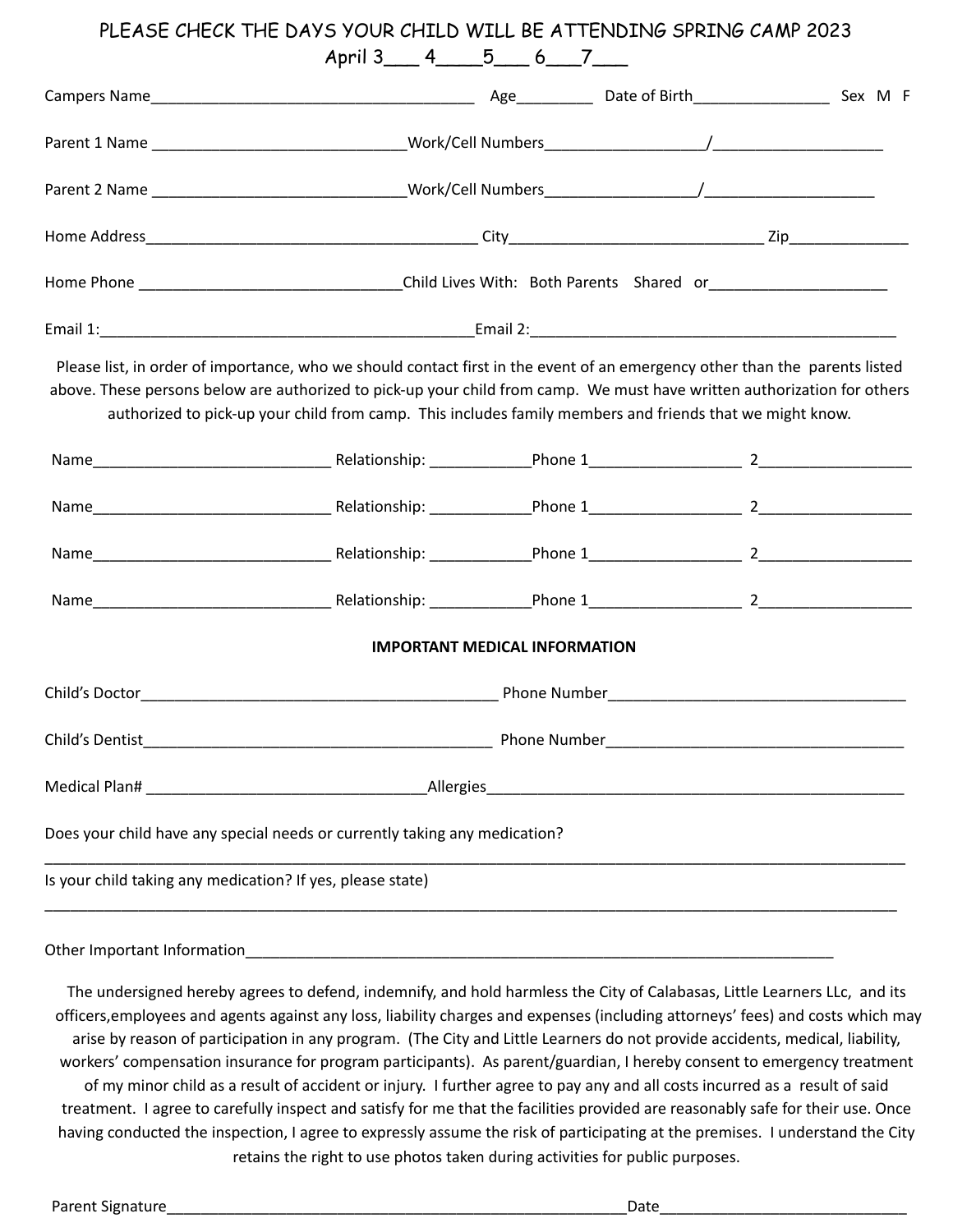#### **CAMP CALABASAS AND LITTLE LEARNERS INDEMNIFICATION UPDATE TO COVER "COVID-19"**

In addition to the general Little Learners, LLC and the City of Calabasas INDEMNIFICATION, the undersigned acknowledges that novel coronavirus ("COVID-19") infections have been confirmed throughout the United States, including California. In accordance with the most recent guidance and protocols issued with the World Health Organization (WHO), the Centers for Disease Control and Prevention (CDC), the California Department of Public Health (CDPH), and the Los Angeles County Health Care Agency (together, the "Public Health Agencies") for slowing the transmission of COVID-19, the undersigned hereby agrees, represents, and warrants that neither the undersigned nor such participating children shall visit or utilize the facilities, services, and programs of Little Learners, LLC and the City of Calabasas, (other than any exclusively online services and programs) within 14 days after (i) returning from highly impacted areas subject to a CDC Level 3 Travel Health Notice, (ii) exposure to any person returning from areas subject to CDC Level 3 Travel Health Notice, or (iii) exposure to any person who has a suspected or confirmed case of COVID-19. The CDC Travel Health Notices list is updated regularly and currently includes China, Iran, South Korea, and most of Europe. The undersigned agrees to check the CDC Travel Health Notices list ([https://wwwnc.cdc.gov/travel\)](https://wwwnc.cdc.gov/travel) prior to utilizing the facilities, services, and programs of Little Learners, LLC and the City of Calabasas, on a daily basis if necessary. The undersigned hereby agrees, represents, and warrants that neither the undersigned nor such participating children shall visit or utilize the facilities, services, and programs of Little Learners, LLC and the City of Calabasas, if he or she (i) experiences symptoms of COVID 19, including, without limitation, fever, cough, or shortness of breath, or (ii) has a suspected or diagnosed/confirmed case of COVID-19. The undersigned agrees to notify Little Learners, LLC and the City of Calabasas, immediately if he or she believes that any of the foregoing access/use restrictions may apply.

Little Learners, LLC and the City of Calabasas, have taken certain steps to implement recommended guidance and protocols issued by the Public Health Agencies for slowing the transmission of COVID-19 and other viruses, including, without limitation, the access/use restrictions set forth above. The undersigned acknowledges and agrees that Little Learners, LLC and the City of Calabasas, may revise its procedures at any time based on updated recommended guidance and protocols issued by the Public Health Agencies and further agrees to comply with Little Learners, LLC and the City of Calabasas. The undersigned further acknowledges and agrees that, due to the nature of the facilities, services, and programs offered by Little Learners, LLC and the City of Calabasas, social distancing of 6 feet per person among children and their caregivers in a childcare setting is not possible. The undersigned fully understands and appreciates both the known and potential dangers of utilizing the facilities, services, and programs of Little Learners, LLC and the City of Calabasas, and acknowledges that use thereof by the undersigned and/or such participating children may, despite Little Learners, LLC and the City of Calabasas, reasonable efforts to mitigate such dangers, result in exposure to COVID-19 or other viruses, which could result in quarantine requirements, serious illness, disability, and/or death.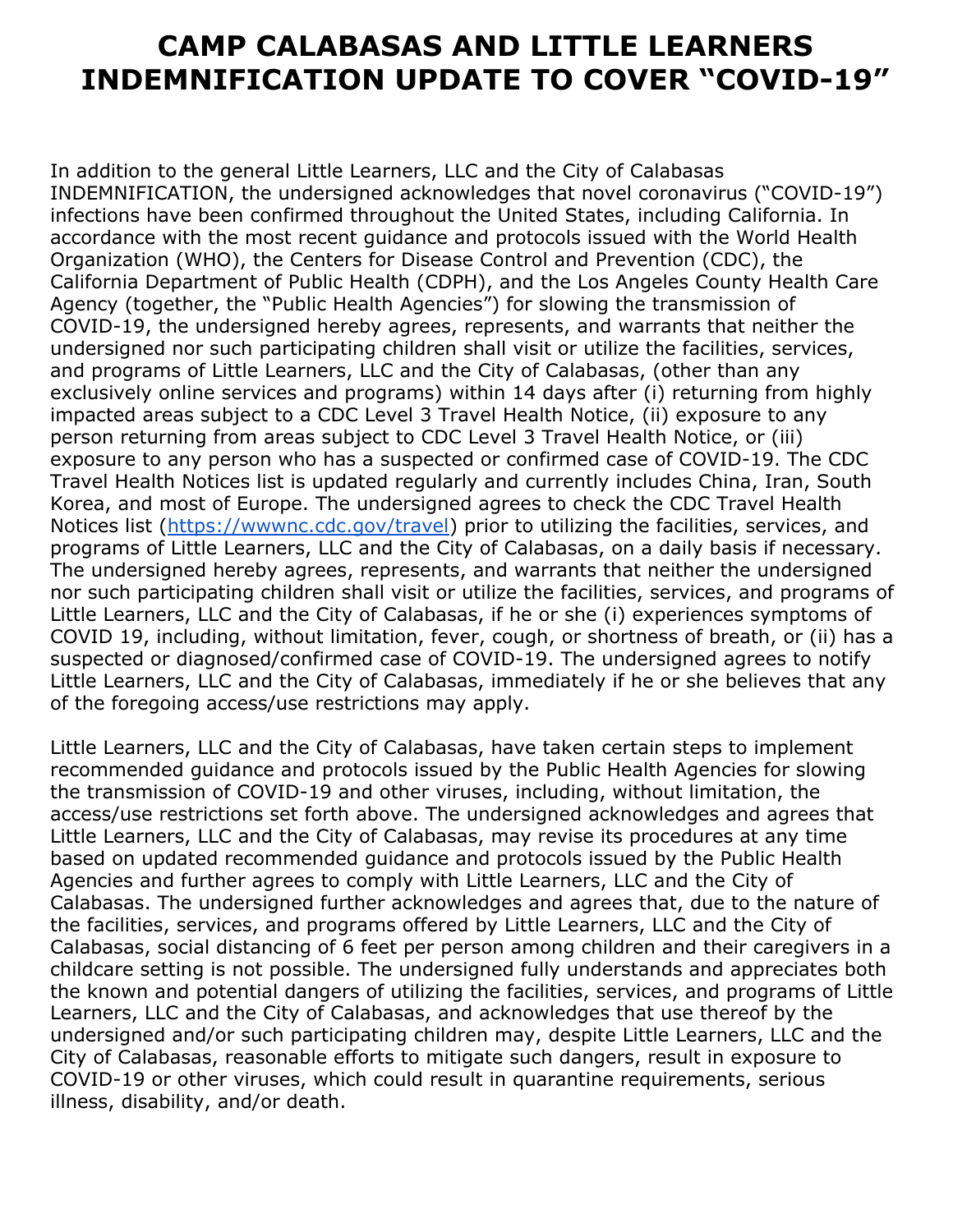### **CAMP CALABASAS AND LITTLE LEARNERS INDEMNIFICATION UPDATE TO COVER "COVID-19"**

IN FURTHER CONSIDERATION OF BEING PERMITTED TO ENTER Little Learners, LLC and the City of Calabasas, FOR ANY PURPOSE INCLUDING, BUT NOT LIMITED TO, OBSERVATION OR USE OF FACILITIES OR EQUIPMENT, OR PARTICIPATION IN ANY ON-SITE PROGRAM AFFILIATED WITH Little Learners, LLC and the City of Calabasas, THE UNDERSIGNED HEREBY AGREES TO THE FOLLOWING:

THE UNDERSIGNED, ON HIS OR HER BEHALF AND ON BEHALF OF SUCH PARTICIPATING CHILDREN, HEREBY RELEASES, WAIVES, DISCHARGES AND COVENANTS NOT TO SUE Little Learners, LLC and the City of Calabasas, its directors, officers, employees, volunteers and agents (hereinafter referred to as "Releases") from all liability to the undersigned or such participating children and all personal representatives, assigns, heirs, and next of kin of the undersigned or such participating children for any loss or damage, and any claim or demands on account of any property damage or any injury to, or an illness or the death of, the undersigned or such participating children (or any person who may contract COVID-19 or other viruses, directly or indirectly, from the undersigned or such participating children) whether caused by the negligence, active or passive, or about the premises or any facilities or equipment therein or participating in any program affiliated with Little Learners, LLC and the City of Calabasas. The undersigned expressly and knowingly waives all rights under California Civil Code Section 1542, which provides: "A general release does not extend to claims that the creditor or releasing party does not know or suspect to exist in his or her favor at the time of executing the release and that, if known by him or her, would have materially affected his or her settlement with the debtor or released party."

The undersigned agrees and acknowledges that use of Little Learners, LLC and the City of Calabasas, facilities and services, and participation in Little Learners, LLC and the City of Calabasas, programs, may involve inherent danger and risk, including, without limitation, the risk of physical illness or injury, death or property damage. THE UNDERSIGNED HEREBY ASSUMES FULL RESPONSIBILITY FOR, AND RISK OF ILLNESS, BODILY INJURY, DEATH OR PROPERTY DAMAGE to the undersigned or such participating children due to negligence, active or passive, of Releasees or otherwise while in, about or upon the premises of Little Learners, LLC and the City of Calabasas, and/or while using the premises or any facilities or equipment thereon or participating in any program affiliated with Little Learners, LLC and the City of Calabasas. The undersigned acknowledges that any illness or injuries that the undersigned or such participating children contract or sustain may be compounded by negligent first aid or emergency response of the Releasees and waive any claim in respect thereof.

THE UNDERSIGNED further expressly agrees that the foregoing ASSUMPTION OF RISK, RELEASE AND WAIVER OF LIABILITY, AND INDEMNITY AGREEMENT is intended to be as broad and inclusive as is permitted by the law of the State of California and that if any portion thereof is held invalid, it is agreed that the balance shall, notwithstanding, continue in full legal force and effect.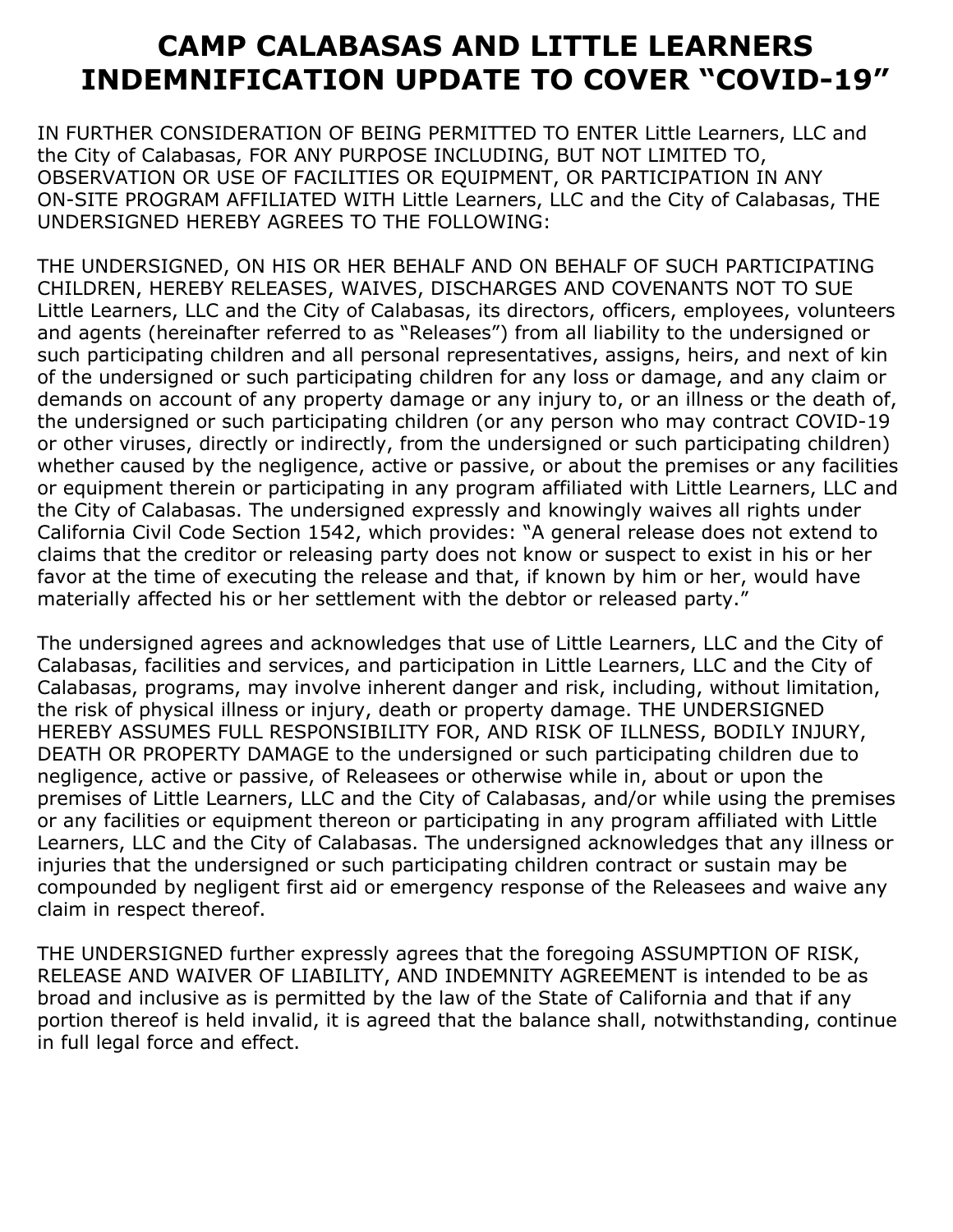### **CAMP CALABASAS AND LITTLE LEARNERS INDEMNIFICATION UPDATE TO COVER "COVID-19"**

I HAVE CAREFULLY READ AND VOLUNTARILY SIGN THIS ASSUMPTION OF RISK, RELEASE AND WAIVER OF LIABILITY, AND INDEMNITY AGREEMENT AND FURTHER AGREE THAT NO ORAL REPRESENTATIONS, STATEMENTS, OR INDUCEMENT APART FROM THE FOREGOING WRITTEN AGREEMENT HAVE BEEN MADE. I AM AWARE THAT BY AGREEING TO THIS AGREEMENT I AM GIVING UP VALUABLE LEGAL RIGHTS, INCLUDING THE RIGHT TO RECOVER DAMAGES FROM Little Learners, LLC and the City of Calabasas, IN CASE OF ILLNESS, INJURY DEATH OR PROPERTY LOSS OR DAMAGE, INCLUDING, FOR THE AVOIDANCE OF DOUBT AND WITHOUT LIMITATION, EXPOSURE TO COVID-19 OR OTHER VIRUSES AT ANY Little Learners, LLC and the City of Calabasas, INC FACILITY OR PROGRAM AND ANY ILLNESS, INJURY OR DEATH RESULTING THEREFROM. I UNDERSTAND THAT THIS DOCUMENT IS A PROMISE NOT TO SUE AND A RELEASE OF AND INDEMNIFICATION FOR ALL CLAIMS. IF SIGNING ON BEHALF OF MINOR: I ALSO UNDERSTAND THAT THIS AGREEMENT IS MADE ON BEHALF OF MY MINOR CHILD(REN) AND/OR LEGAL WARDS AND I REPRESENT AND WARRANT TO Little Learners, LLC and the City of Calabasas, THAT I HAVE FULL AUTHORITY TO SIGN THIS AGREEMENT ON BEHALF OF SUCH MINOR(S).

Print Name Signature of applicant/parent\_\_\_\_\_\_\_\_\_\_\_\_\_\_\_\_\_\_\_\_\_\_\_\_\_\_\_\_\_\_\_\_\_\_\_\_\_\_\_\_\_\_\_\_\_\_\_\_\_ Signature of other adult/parent\_\_\_\_\_\_\_\_\_\_\_\_\_\_\_\_\_\_\_\_\_\_\_\_\_\_\_\_\_\_\_\_\_\_\_\_\_\_\_\_\_\_\_\_\_\_

| Name of child(ren) |  |
|--------------------|--|

Name of child(ren)\_\_\_\_\_\_\_\_\_\_\_\_\_\_\_\_\_\_\_\_\_\_\_\_\_\_\_\_\_\_\_\_\_\_\_\_\_\_\_\_\_\_\_\_\_\_\_\_\_

**Please sign using this document on a digital device and send it back to us using your email that is on file with our program.**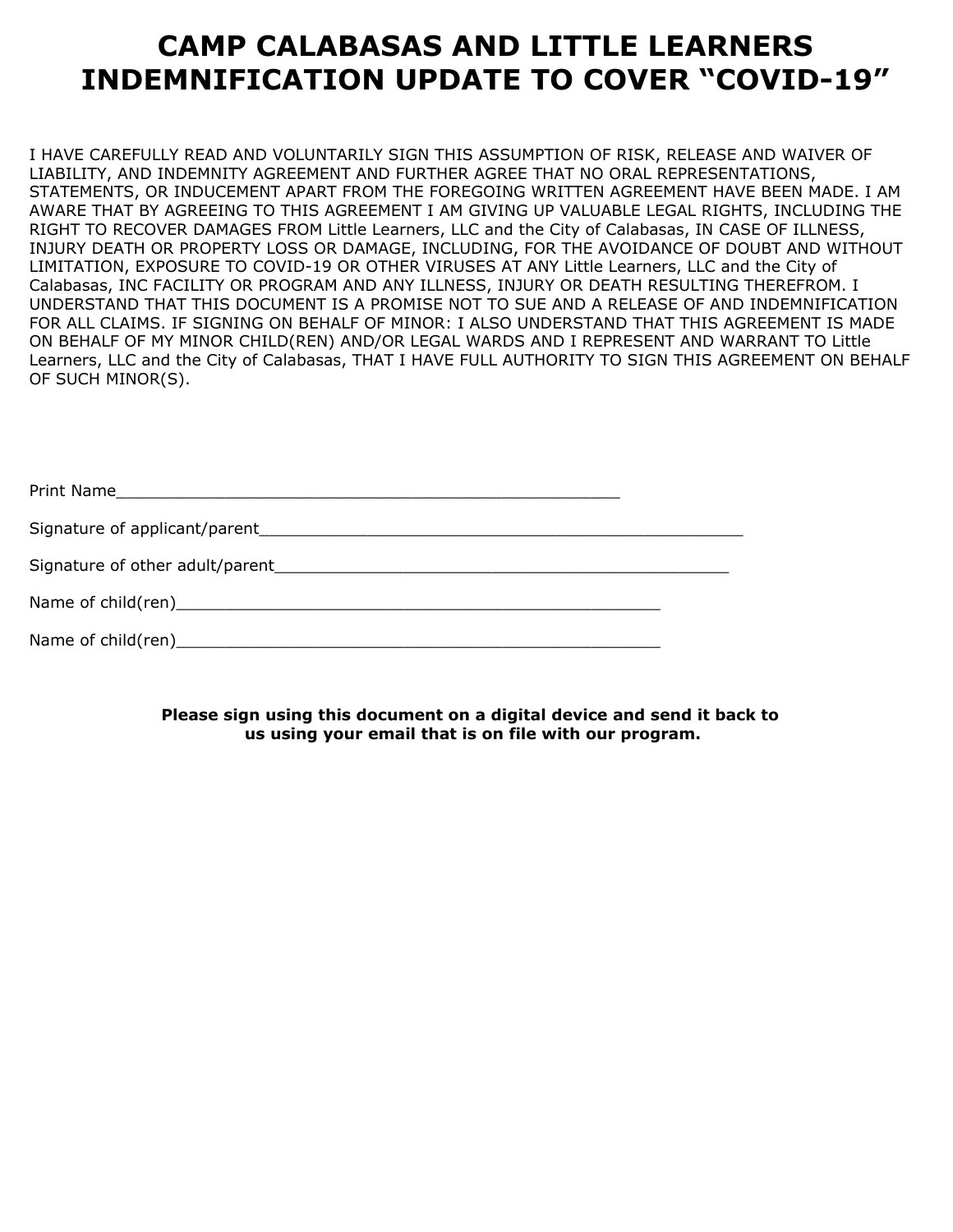#### **SPRING CAMP CALABASAS 2023 CAMP AGREEMENT**

Campers Name

#### **LITTLE LEARNERS, LLC**

#### **RELEASE, ASSUMPTION OF RISK, AND INDEMNITY**

**RELEASE:** The undersigned is the parent or legal guardian of the minor camper, identified above. In consideration for Little Learners providing to the camper identified above a camp Experience at Camp Calabasas**, I HEREBY, ON MY OWN BEHALF AND ON BEHALF OF THE CAMPER, RELEASE AND DISCHARGE LITTLE LEARNERS, LLC**, **THE OWNER AND OPERATOR OF CAMP, AND THE CITY OF CALABASAS AND BOTH OF THEIR OFFICERS, DIRECTORS**, **EMPLOYEES, VOLUNTEERS AND AGENTS** (called herein the "Releasees") **FOR AND FROM ANY AND ALL CLAIMS ARISING OUT OF THE CAMPER'S PARTICIPATION IN THE CAMP, INCLUDING CLAIMS ARISING OUT OF THE NEGLIGENCE OF THE**

**RELEASEES OR ANY OTHER CAMPER THAT CAUSES, OR IS CLAIMED TO CAUSE, INJURY OR DEATH TO THE CAMPER IDENTIFIED ABOVE**, **PROPERTY DAMAGE, OR OTHER DAMAGES. I ALSO PROMISE NOT TO SUE ANY OF THE RELEASEES FOR ANY OF THE CLAIMS BEING RELEASED.**

**ASSUMPTION OF RISK:** I understand and acknowledge that participation in camp activities involves risk of injury. I fully appreciate the risks involved in my camper's participation in these activities and voluntarily assume, on the camper's behalf, those risks.

**PROMISE TO DEFEND, INDEMNIFY, AND HOLD HARMLESS:** In consideration of the above camper being

permitted to participate in Little Learners camp, **I agree to defend, indemnify, and hold harmless** the Releasees from and against all claims arising out of the camper's participation in the camp.

**EMERGENCY TREATMENT:** I hereby consent to allowing emergency medical personnel to be summoned for the camper if needed and consent to emergency treatment of the camper as may be required as the result of accidental injury or otherwise. I further agree to pay any and all costs incurred for such treatment.

**PHOTOGRAPHS:** I agree to allow the camper to be photographed while participating in camp activities and understand that Little Learners and the City retain the right to use any photographs taken during camp activities for promotional and other purposes.

**I HAVE READ THIS AGREEMENT AND UNDERSTAND IT INCLUDES A RELEASE OF ALL CLAIMS, VOLUNTARY ASSUMPTION OF ALL RISKS INVOLVED IN CAMP ATTENDANCE AND AN AGREEMENT TO DEFEND, INDEMNIFY AND HOLD HARMLESS THE RELEASEES. BY SIGNING THIS AGREEMENT I VOLUNTARILY ACCEPT ALL OF THE TERMS AND CONDITIONS OF THIS AGREEMENT.**

\_\_\_\_\_\_\_\_\_\_\_\_\_\_\_\_\_\_\_\_\_\_\_\_\_\_\_\_\_\_\_\_\_\_\_\_\_\_\_\_\_\_\_\_\_\_\_\_\_\_\_\_\_\_\_\_\_\_\_\_\_\_\_\_\_\_\_\_\_\_\_\_\_\_ PARENT OR LEGAL GUARDIANS SIGNATURE

\_\_\_\_\_\_\_\_\_\_\_\_\_\_\_\_\_\_\_\_\_\_\_\_\_\_\_\_\_\_\_\_\_

\_\_\_\_\_\_\_\_\_\_\_\_\_\_\_\_\_\_\_\_\_\_\_\_\_\_\_\_\_\_\_\_\_

 \_\_\_\_\_\_\_\_\_\_\_\_\_\_\_\_\_\_\_\_\_\_\_\_\_\_\_\_\_\_\_\_\_\_\_\_\_\_\_\_\_\_\_\_\_\_\_\_\_\_\_\_\_\_\_\_\_\_\_\_\_\_\_\_\_\_\_\_\_\_\_\_\_\_ PARENT OR LEGAL GUARDIANS PRINTED NAME

RELATIONSHIP TO CAMPER

DATE